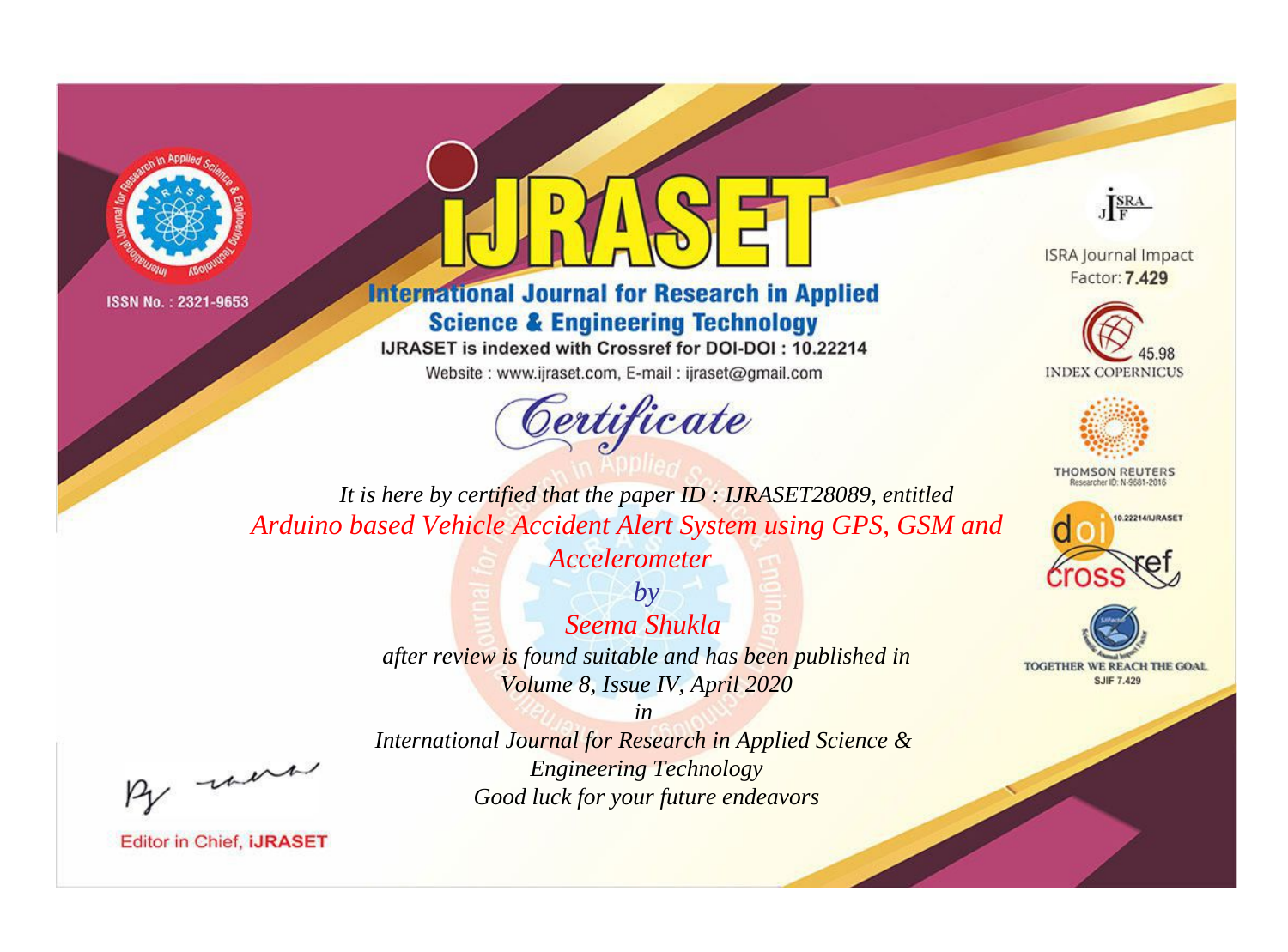



**International Journal for Research in Applied Science & Engineering Technology** 

IJRASET is indexed with Crossref for DOI-DOI: 10.22214

Website: www.ijraset.com, E-mail: ijraset@gmail.com



JERA

**ISRA Journal Impact** Factor: 7.429





**THOMSON REUTERS** 



TOGETHER WE REACH THE GOAL **SJIF 7.429** 

*It is here by certified that the paper ID : IJRASET28089, entitled Arduino based Vehicle Accident Alert System using GPS, GSM and* 

> *Accelerometer by*

*Pooja Paswan after review is found suitable and has been published in Volume 8, Issue IV, April 2020*

, un

*International Journal for Research in Applied Science & Engineering Technology Good luck for your future endeavors*

*in*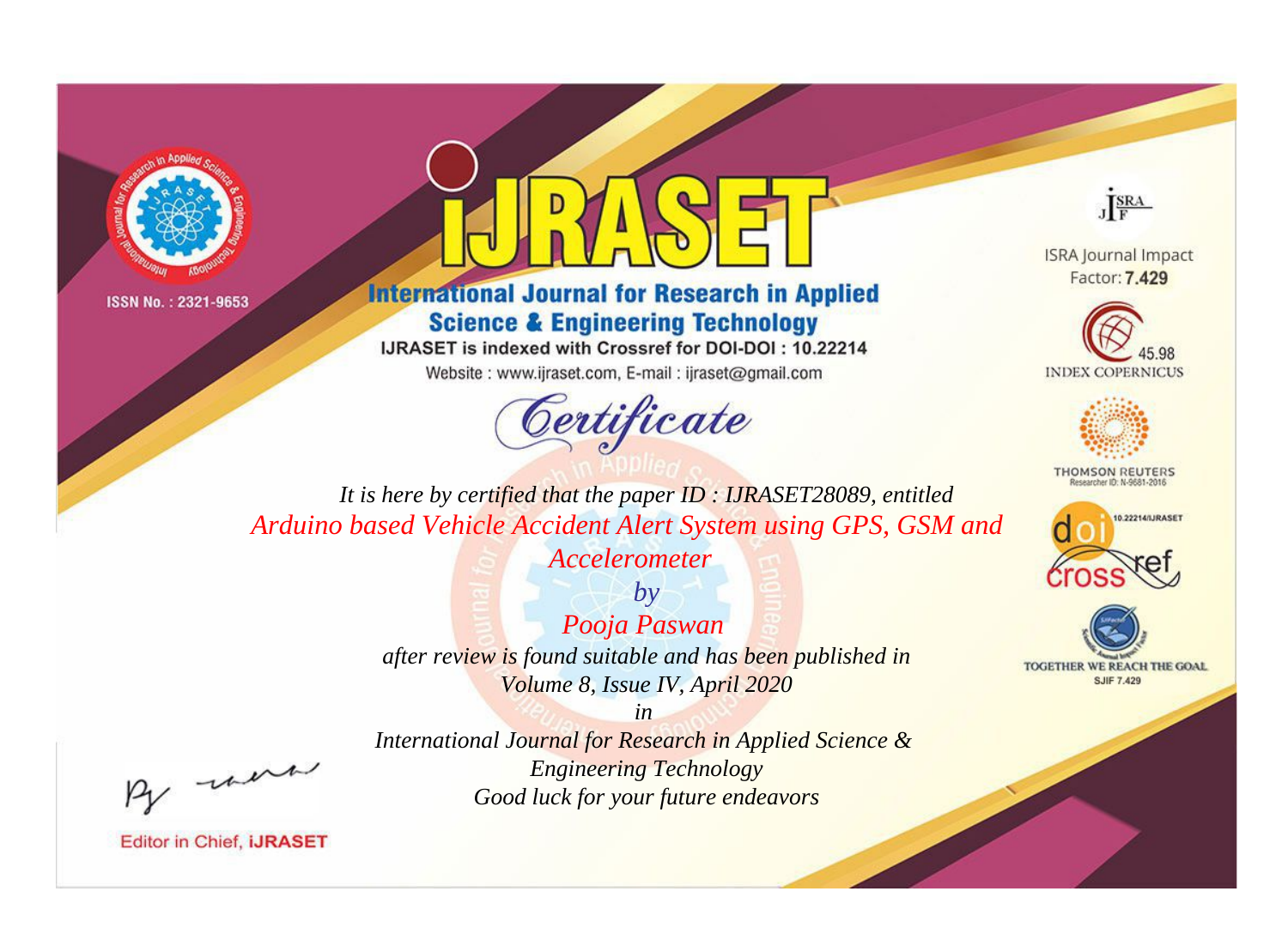



**International Journal for Research in Applied Science & Engineering Technology** 

IJRASET is indexed with Crossref for DOI-DOI: 10.22214

Website: www.ijraset.com, E-mail: ijraset@gmail.com



JERA

**ISRA Journal Impact** Factor: 7.429





**THOMSON REUTERS** 



TOGETHER WE REACH THE GOAL **SJIF 7.429** 

It is here by certified that the paper ID: IJRASET28089, entitled Arduino based Vehicle Accident Alert System using GPS, GSM and

Accelerometer

 $b\nu$ Dipika Singhaniya after review is found suitable and has been published in Volume 8, Issue IV, April 2020

were

International Journal for Research in Applied Science & **Engineering Technology** Good luck for your future endeavors

 $in$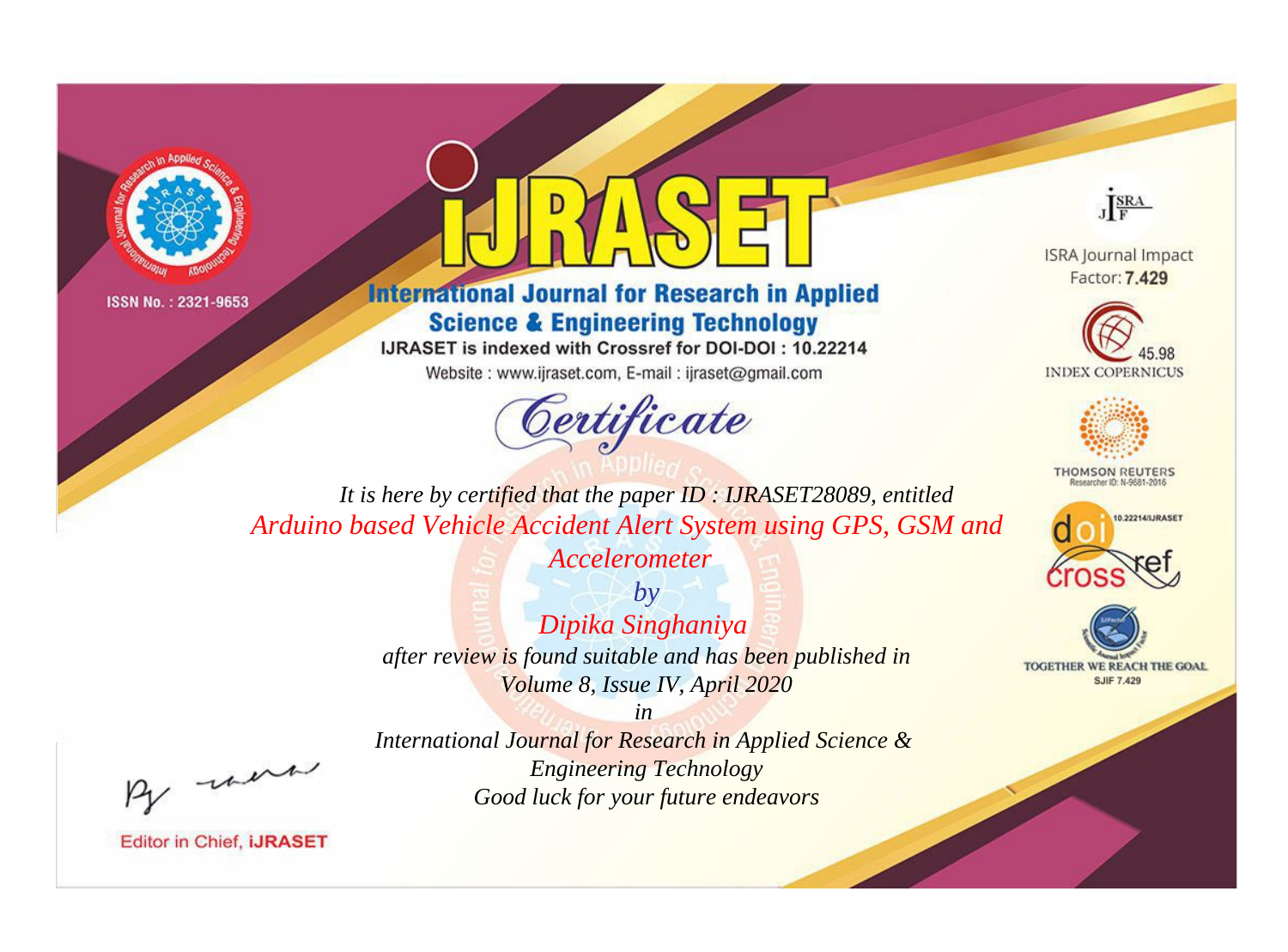



**International Journal for Research in Applied Science & Engineering Technology** 

IJRASET is indexed with Crossref for DOI-DOI: 10.22214

Website: www.ijraset.com, E-mail: ijraset@gmail.com



JERA

**ISRA Journal Impact** Factor: 7.429





**THOMSON REUTERS** 



TOGETHER WE REACH THE GOAL **SJIF 7.429** 

It is here by certified that the paper ID: IJRASET28089, entitled Arduino based Vehicle Accident Alert System using GPS, GSM and

Accelerometer

 $by$ Digvijay Nishad after review is found suitable and has been published in Volume 8, Issue IV, April 2020

were

International Journal for Research in Applied Science & **Engineering Technology** Good luck for your future endeavors

 $in$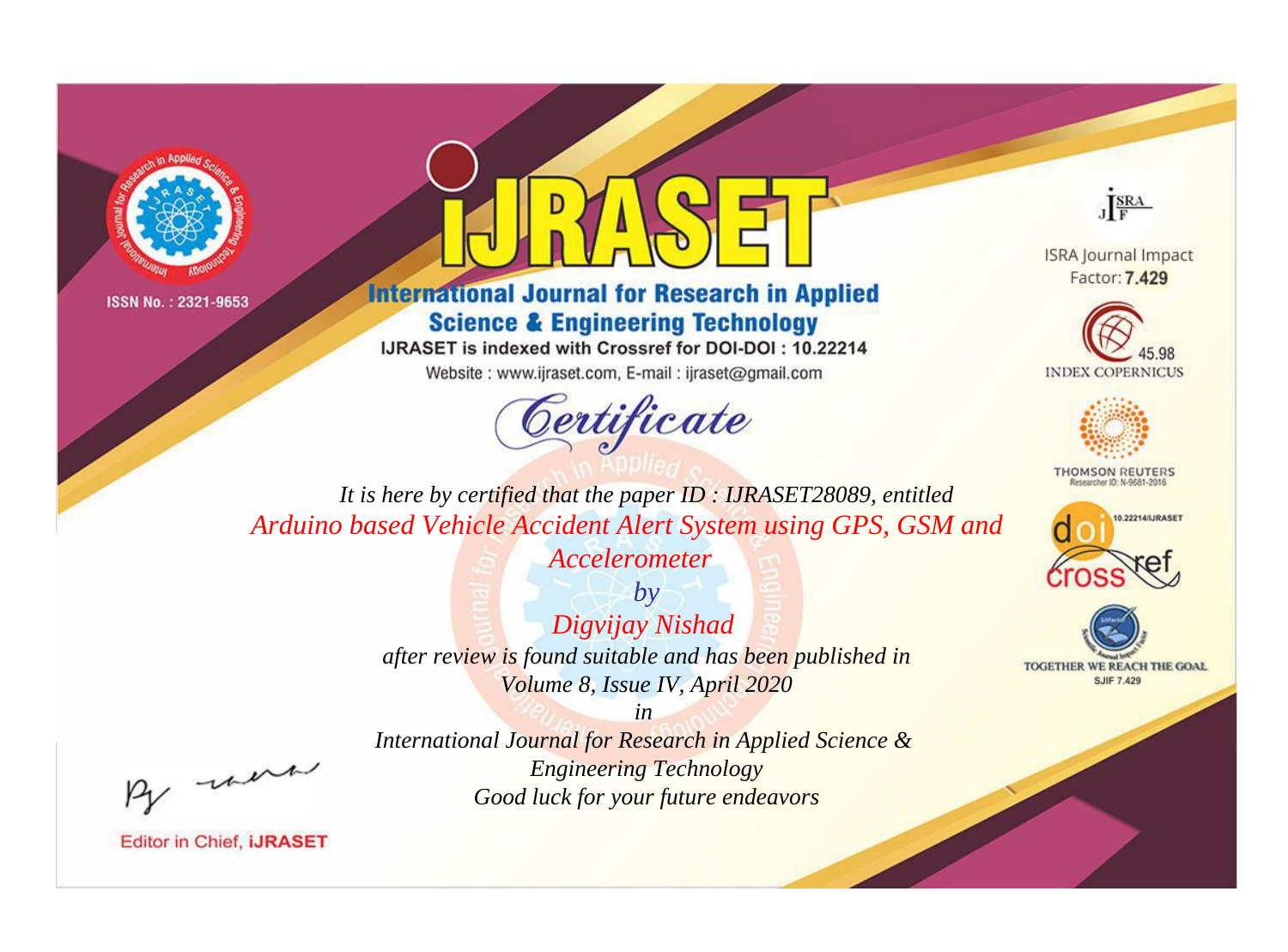



**International Journal for Research in Applied Science & Engineering Technology** 

IJRASET is indexed with Crossref for DOI-DOI: 10.22214

Website: www.ijraset.com, E-mail: ijraset@gmail.com



JERA

**ISRA Journal Impact** Factor: 7.429





**THOMSON REUTERS** 



TOGETHER WE REACH THE GOAL **SJIF 7.429** 

*It is here by certified that the paper ID : IJRASET28089, entitled Arduino based Vehicle Accident Alert System using GPS, GSM and* 

> *Accelerometer by*

*K M. Neha after review is found suitable and has been published in Volume 8, Issue IV, April 2020*

*in* 

, un

*International Journal for Research in Applied Science & Engineering Technology Good luck for your future endeavors*